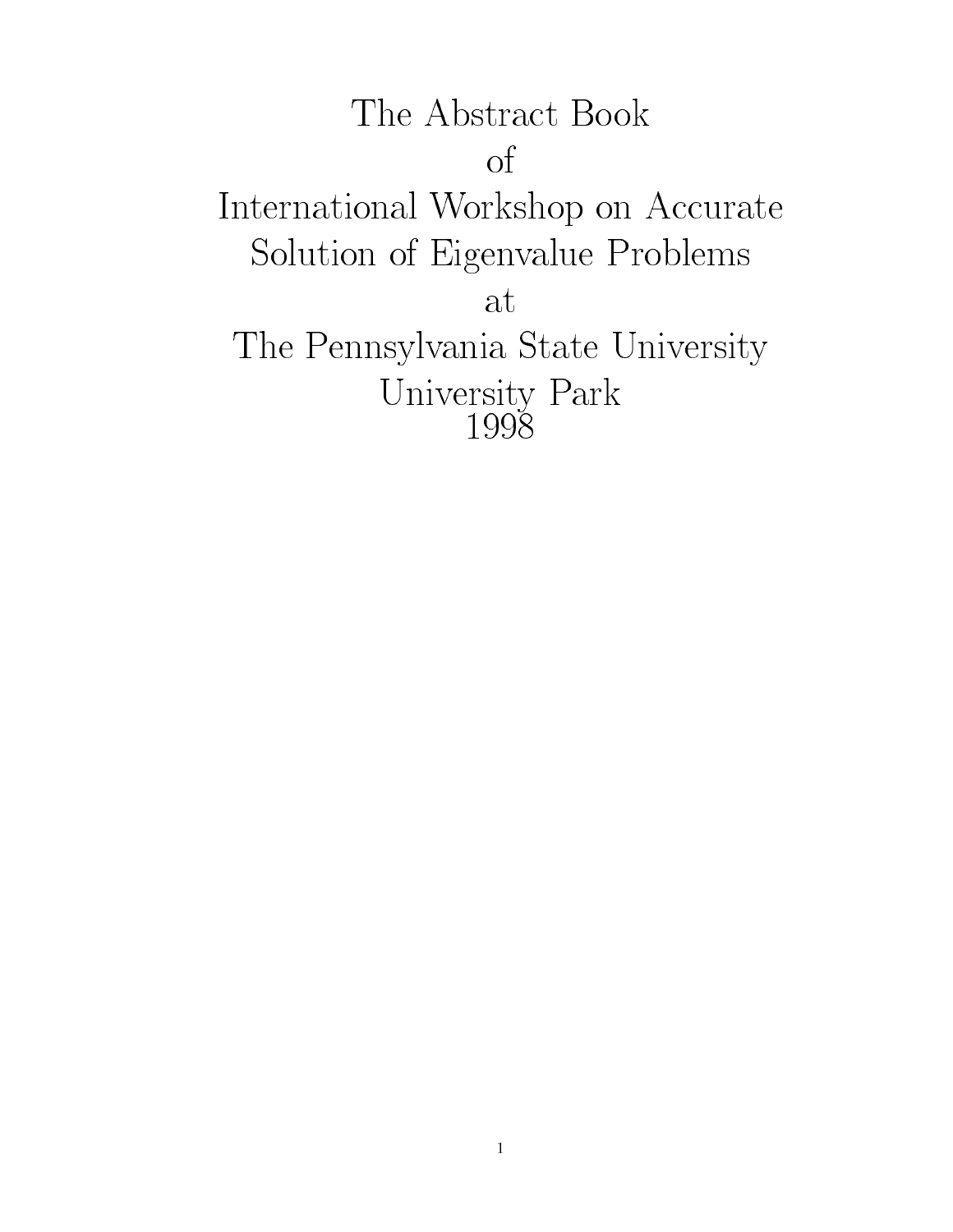### Monday, July 20

#### Time: 9-10am

#### Title: Relatively Robust Representations of tridiagonals

Speaker: B.N. Parlett

Let  $T-\tau I = L*O+L^t$  denote the 'Cholesky' factorization of a real symmetric unreduced tridiagonal matrix. In general O is a signed symmetric permutation (SSP) matrix but we assume that it is diag( $+/-$ 1). Our question is whether the small eigenvalues are determined to high relative accuracy by bidiagonal L? Let  $(s, \lambda - \tau)$  represent a typical eigenpair with  $||s|| = 1$ . The vector that governs the answer is f  $=L^t * s$  and the relative condition number is  $||f||^2/|\lambda - \tau|$ . We study this question as  $\tau$  varies. We show that the smallest eigenvalue in magnitude is always determined to high relative accuracy by L. Using this Dhillon and I have shown that, in the presence of roundoff error, our algorithm delivers a computed approximation to s with error angle O( macheps/relgap ) whenever the eigenpair is determined to high relative accuracy by L. This result leads us to focus on values of  $\tau$  close to clusters of close eigenvalues because relgap is a function of  $\tau$ . I will give detailed numerical examples to illustrate the results.

#### Time: 10:30-11:30am

#### Title: QR Factorization with Complete Pivoting and Accurate Computation of the SVD

Speaker: Nicholas J. Higham

#### Abstract:

A new algorithm of Demmel et al. for computing the singular value decomposition (SVD) to high relative accuracy begins by computing a rank-revealing decomposition by Gaussian elimination with complete pivoting (GECP). We investigate the use of QR factorization with complete pivoting (that is, column pivoting together with row sorting or row pivoting) as an alternative to GECP for graded matrices. We show that a faster SVD algorithm results. We derive a new row and column-wise backward error result for Householder QR factorization and combine it with the theory of Demmel et al. to show when high accuracy in the computed SVD can be expected. Numerical experiments confirm the theoretical predictions.

#### Time: 11:30-12:30pm

#### Title: Relative perturbation theory for Hermitian matrices

Speaker: Ivan Slapnicar

#### Abstract:

Relative perturbation theory essentially gives bounds for relative changes in eigenvalues of a given matrix in the case when the matrix or its elements are perturbed in some relative sense. Such perturbations are important since they typically occur during numerical computations, and to ask how many digits can be or are accurately computed is a very natural question. Although derived by applying classical perturbation results, relative perturbation bounds are often much sharper then their classical counterparts in the case of relative perturbations. Numerous results of this kind can be grouped according to the structure of the matrix. So, there exist bounds for positive definite matrices and singular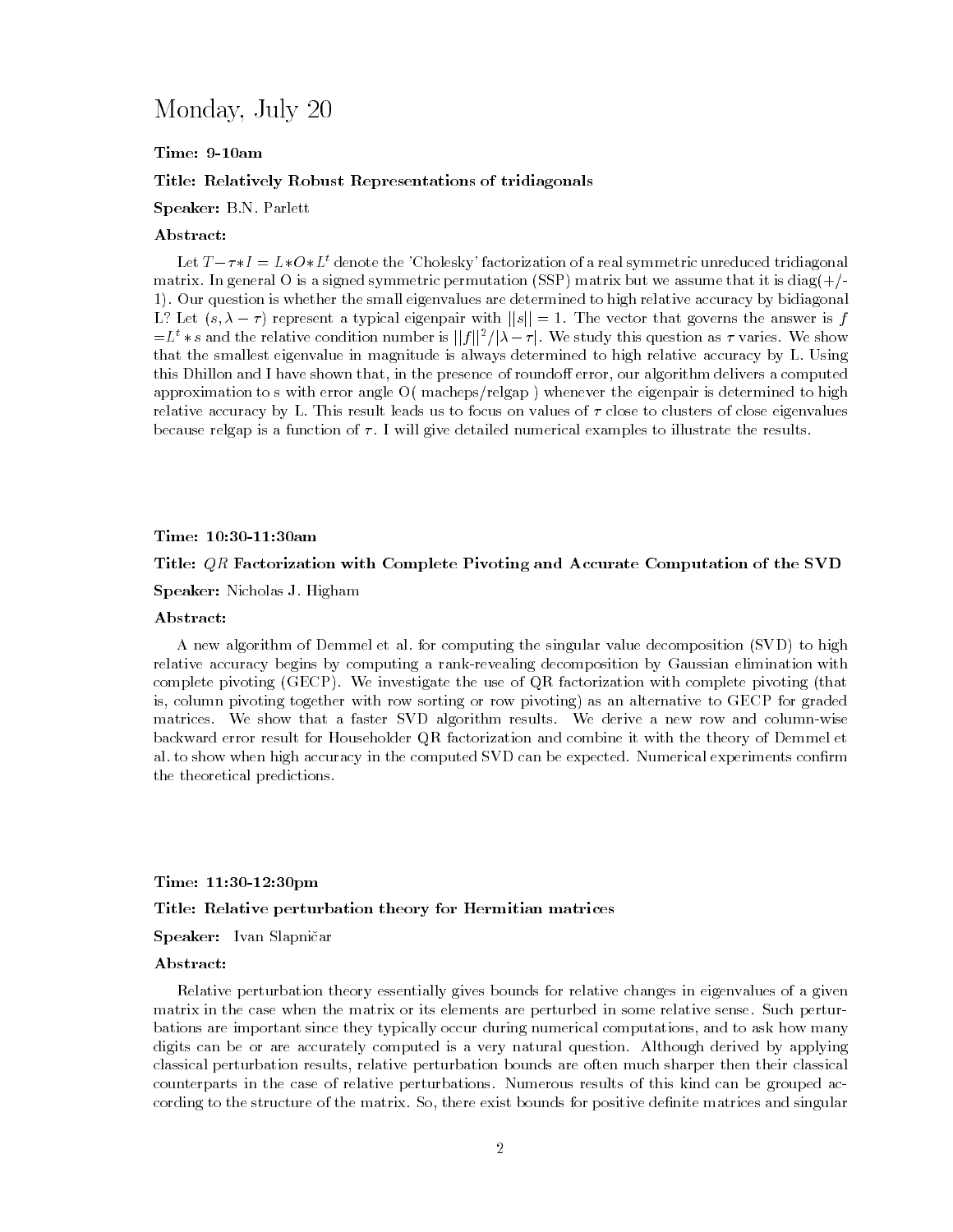values, Hermitian matrices, normal matrices, diagonalizable matrices, and certain matrix pairs. Naturally, the stronger the matrix structure, the better and more easily applicable are the bounds which can be obtained.

This talk deals primarily with Hermitian matrices. The types of perturbations  $H \to H + \delta H$  that are being considered are:

- elementwise relative perturbation  $|\delta H_{ij}| \leq \varepsilon |H_{ij}|;$
- $\bullet$  perturbation of a graded matrix  $H = D^* A D$  where  $\delta H = D^* \delta A D;$
- $\bullet$  perturbation of a matrix in factorized form where  $H\equiv GAG^*$  is perturbed through  $G\to G+ \delta G$ .

The relative perturbation bounds are derived in two ways: one approach uses the scaled spectral absolute value of H (the positive definite polar factor of  $H$ ); the other approach is based on Birkhoff's lemma. Several relative perturbation bounds, residual bound, and quadratic residual bound are given for the eigenvalues. The corresponding eigenvector bounds are given in terms of normwise perturbation bounds for the difference of projections onto invariant subspaces. These subspace bounds are essentially relative variants of the sin - theorems by Davis and Kahan. Most of our bound are readily computable and Kahan. Most of can be applied at little extra cost to estimate the accuracy of the eigensolution which is computed by certain highly accurate algorithms.

#### Time: 2-3pm

#### Title: Rank-Revealing factorizations are High Accuracy factorizations.

Speaker: Ming Gu

#### Abstract:

In this talk, we discuss recent development in the existence and computation of rank-revealing QR, Cholesky, and LU factorizations. We further show that both absolute error and relative error bounds similar to those for the SVD can be obtained for these rank-revealing factorizations. Such bounds are not available for the conventional QR, Cholesky, and LU factorizations.

#### Time: 4:30-5pm

#### Title: Reduction to banded form: Eigenvalues and the Lyapunov equation  $e=$  ndtitle

Speaker: Eugene L. Wachspress

#### Abstract:

Any real nonsymmetric square matrix may be reduced to banded upper Hessen berg form with a succession of permutation and elementary gaussian transformations. The rows and columns are reduced in succession from the head to tail of the matrix. Bandwidth is governed by a prescribed bound on the magnitude of elements added to the unreduced part of the matrix by a proposed gaussian reduction. A matrix of order n is reduced in around  $\frac{1}{3}n^\circ$  flops. Eigenvalues of the reduced matrix are then computed with shifted inverse iteration and deflation which preserves the banded structure. This requires O(400n") hops when eigenvalue accuracy of around 10 ° is prescribed. When solving the Lyapunov matrix equation,  $AX + XA^{\mathsf{T}} = 3DC$ , the transformation matrix  $G^{-1}$  and the transformed right-hand side F are stored along with the reduced matrix  $\beta$ , where  $\beta \equiv \beta DGAG$  and  $F \equiv \beta DGCG$ . This increases the reductio n flops from  $\frac{1}{3}n^\circ$  to 8 $n^\circ$  . There are matrices for which more than one pass is used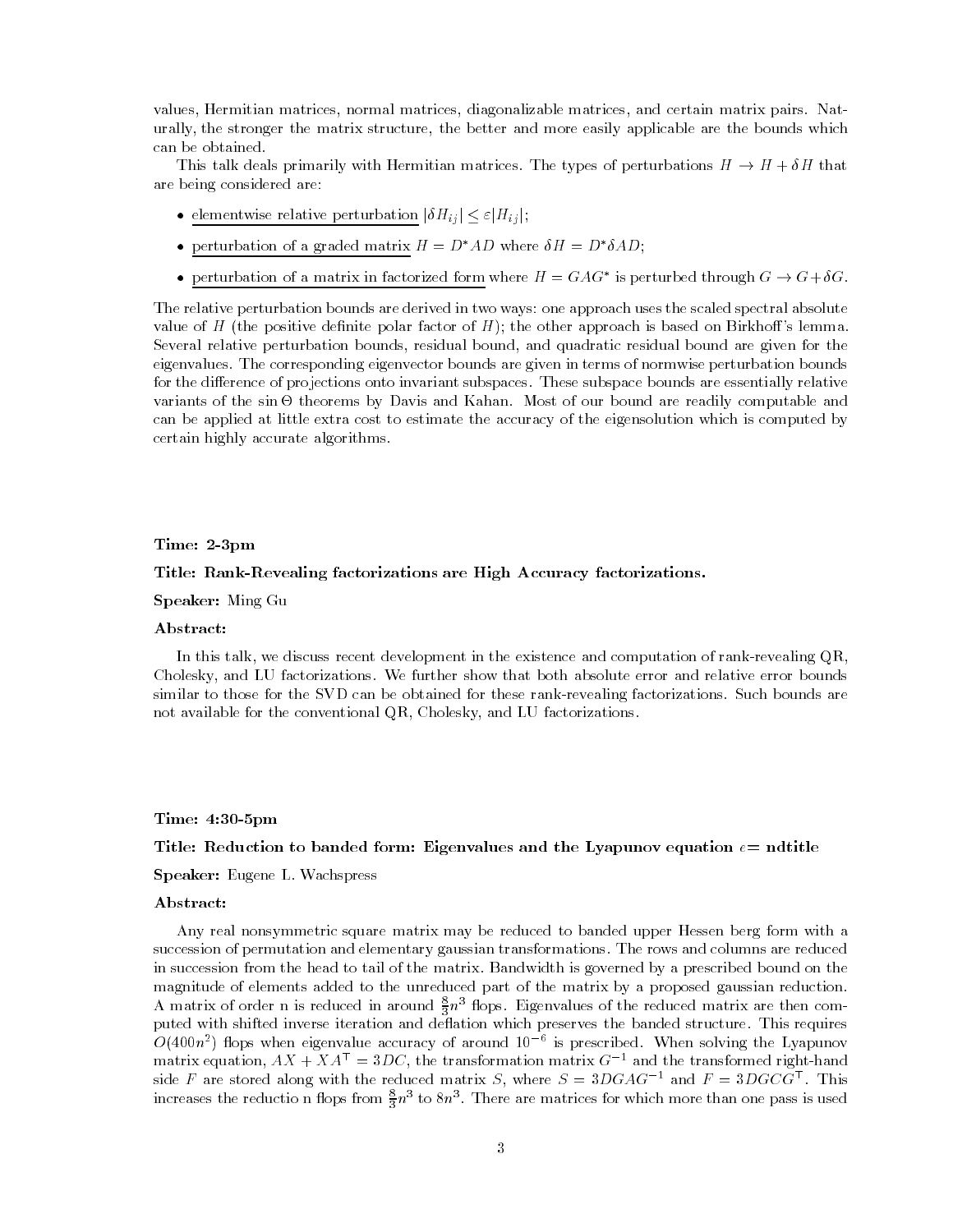in the reduction with a relaxed gaussian tolerance for each pass. This can on rare occasions increase the reduction flops by a factor of two or three. ADI solution of the reduced equation  $SY + YS^{\mathsf{T}} = 3DF$ requires around 500 $n^2$  flops. Recovery of  $X = 3DG_1^2 \cdot Y * (G_1^2)^2 = p$  uses another  $2n^2$  flops. The total flops for solution of the Lyapunov matrix equation is thus around  $10n^3 + 900n^2$  when only one reduction pass is needed and may grow to around  $\angle 0n^+ + 1000n^-$  for some problems . This may be compared with the Bartels-Stewart algorithm which requires around  $25 - 30n^3$  flops.

#### Time: 5-5:30pm

#### Title: Backward error and Condition Number of Quadratic Eigenvalue Problems

Speaker: Françoise Tisseur

#### Abstract:

We define and evaluate backward errors and condition numbers for the quadratic eigenvalue problem. We consider normwise measures as well as componentwise measures. The common practice when solving the quadratic eigenvalue problem is to reformulate it as a generalized eigenvalue problem of twice the order. They are many ways of performing this transformation. We investigate the sensitivity of a given eigenvalue of the quadratic eigenvalue problem to perturbations in each of the generalized eigenvalue problem formulations. We show that there can be great variation in sensitivity. The analysis is illustrated by numerical experiments.

#### Time: 5:30-6pm

#### Title: Perturbation of the Indefinite QR Factorization

Speaker: Sanja Singer, Sasa Singer

#### Abstract:

Let  $G \in \mathbf{C}^{m \times n}$ ,  $m \ge n$  and  $J \in \mathbf{C}^{m \times m}$ ,  $J = \text{diag}(j_{11}, \ldots, j_{mm})$ ,  $j_{ii} \in \{-1, 1\}$  are given. If matrix  $A = G^* J G$  is regular then exists a factorization of G

$$
G = P_1 Q \left[ \begin{array}{c} R \\ 0 \end{array} \right] P_2^* \quad , \quad Q^* P_1^* J P_1 Q = P_1^* J P_1,
$$

where  $P_1$  and  $P_2$  are permutation matrices and R is block upper triangular with diagonal blocks of order 1 or 2. Matrix  $Q$  is  $P_1$  JP1=unitary matrix. This factorization is a generalization of well-known  $QR$  factorization and it is called the indefinite  $QR$  factorization according to the given  $J$ .

For some problems matrices G and J are naturally given, i.e. for matrices A of form  $A = L^*L-M^*M$ .

Accurate one-sided Jacobi algorithm for diaginalization of A works on  $G^*$  which usually has more rows then columns. In our case  $G^*$  has more colums then rows and we have two possibilities.

- 1. Multiplication of  $G^*JG$  and then symmetric indefinite factorization of  $G^*JG$  gives square factor R' and signature matrix  $J_1'$  (smaller then J).
- 2. Indefinite QR factorization of G gives another square factor R and signature matrix  $J_1$ .

In some cases indefinite QR factorization of  $G$  can be more accurate then multiplication and factorization strategy.

We prove the following theorem: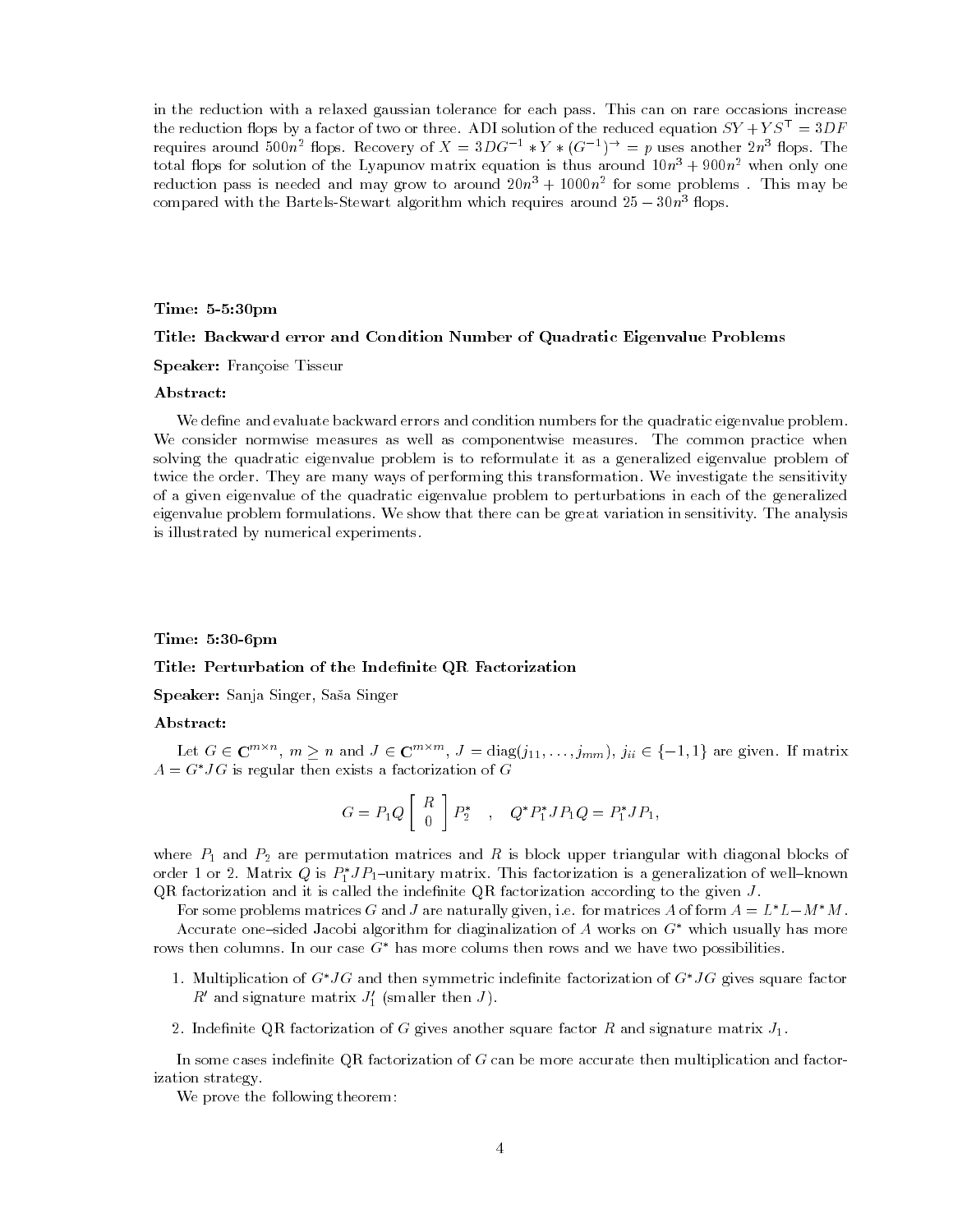#### Theorem.

Let

$$
\left[ \begin{array}{c} R \\ 0 \end{array} \right] = Q^{-1} P_1^* G P_2 \quad , \quad Q^* J_1 Q = J_1 \quad , \quad J_1 = P_1^* J P_1,
$$

be exact indefinite factorization of  $G$ , with upper triangular  $R$ . If matrix  $\widetilde{R}$  is upper triangular and computed in floating-point arithmetic, then  $R$  is considered as a matrix given by exact indefinite QR factorization of some perturbed matrix  $\tilde{G} = G + E$ ,

$$
\begin{bmatrix}\n\widetilde{R} \\
0\n\end{bmatrix} = \widetilde{Q}^{-1} P_1^* (G + E) P_2 \quad , \quad \widetilde{Q}^* J_1 \widetilde{Q} = J_1 \quad , \quad J_1 = P_1^* J P_1
$$

where

$$
||P_1^*EP_2e_k||_2 \le \gamma^{k-1}||P_1^*GP_2e_k||_2 \sum_{i=1}^k \text{err}(p_i),
$$
  
 
$$
\text{err}(p_i) = e_H(1 + e_G)^{p_i} + \gamma [(1 + e_G)^{p_i} - 1].
$$

 $p_i$ ,  $\beta$  and  $\gamma$  are constants and  $e_G$ ,  $e_H$  depend on  $\varepsilon$  (accuracy of the basic floating-point operations). This perturbation bound gives

$$
|\delta A_{ij}| \le (2\delta + \delta^2) \omega_i \omega_j \sqrt{|A_{ii}| |A_{jj}|}
$$

where

$$
\delta = \gamma^{n-1} \sum_{i=1}^{n} \text{err}(p_n) \quad , \quad ||g_k|| = \omega_k \sqrt{|e_k^* G^* J G e_k|}
$$

which fits into the standard relative perturbation theory for eigenvalues.

Superior accuracy of indefinite QR algorithm (in some cases) will be illustrated by selected numerical examples.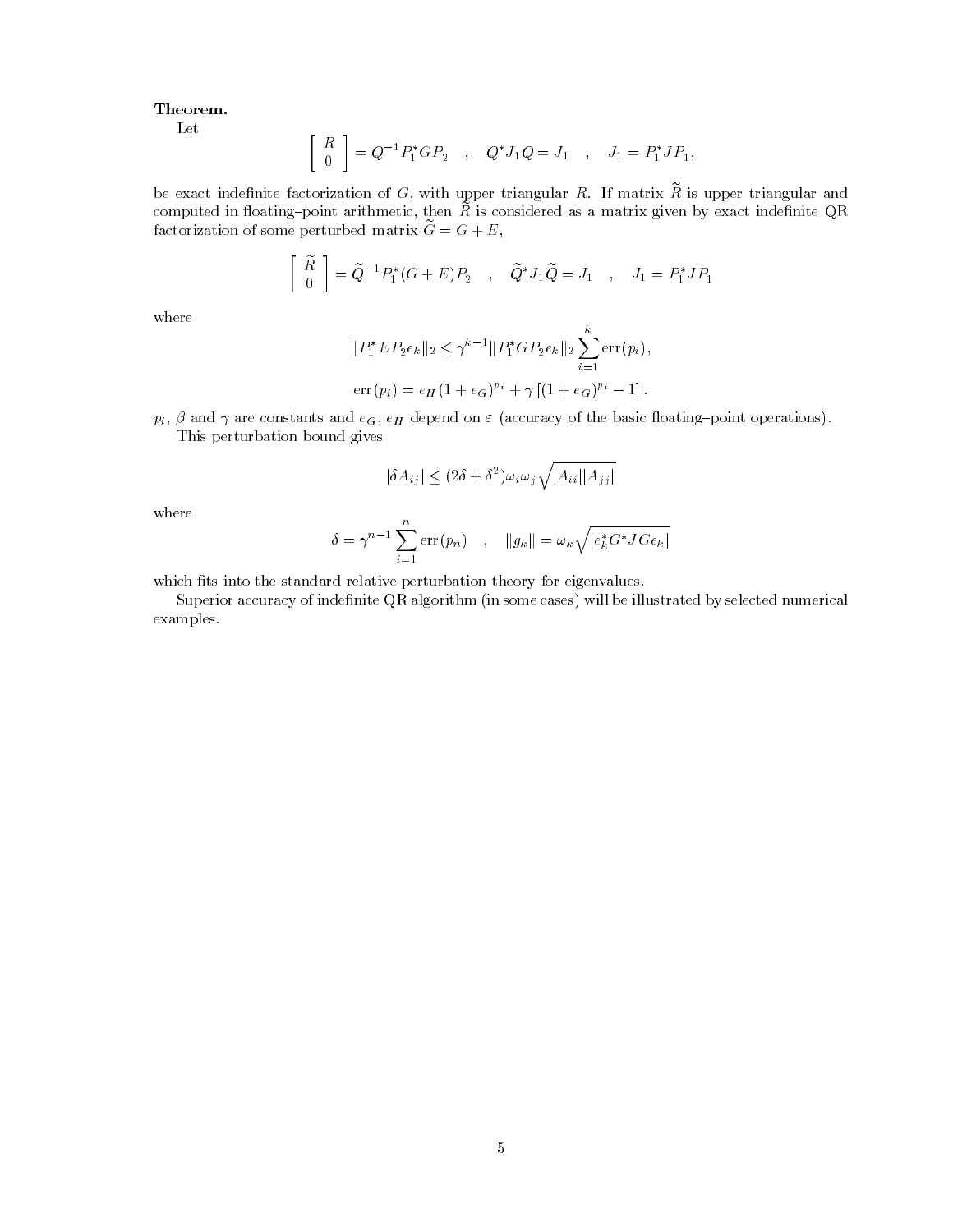### Tuesday, July 21

Time: 9-10am Title: TBA Speaker: James Demmel Abstract:

Time: 10:30-11:30am

## Title: Absolute and Relative Perturbation Bounds for Invariant Subspaces of Diagonalis-

Speaker: Ilse C. F. Ipsen

#### Abstract:

We derive absolute and relative bounds for angles between invariant subspaces of a diagonalisable matrix A and a perturbed matrix  $A + E$ , in the two-norm and in the Frobenius norm. Our absolute bounds are extensions of Davis and Kahan's  $\sin \theta$  theorem to diagonalisable matrices and invariant subspaces of any dimension. When the perturbed subspace has dimension one, our relative bound is implied by the absolute bound. Thus, relative bounds for invariant subspaces are not necessarily stronger than absolute bounds.

Our relative bounds are more general than existing bounds because they place no restrictions on the perturbed matrix and they hold for the larger class of diagonalisable matrices. Moreover they are simple and easy to interpret.

#### Time: 11:30-12pm

#### Title: On constructing matrices with prescribed singular values and eigenvalues

Speaker: Alicja Smoktunowicz

#### Abstract:

We propose an efficient algorithm for computing a unit lower triangular matrix  $A$  with prescribed singular values  $\sigma_1 \ge \sigma_2 \ge \ldots \ge \sigma_n$  such that  $\sigma_1 \sigma_2 \ldots \sigma_n = 1$ . This is a solution of the question raised by N.J.Higham.

The singular values of  $A$  are the positive square roots of the eigenvalues of  $A^*A$ . Due to A.Horn theorem such matrix A exists if and only if the Weyl conditions are satisfied:  $\sigma_1 \sigma_2 \ldots \sigma_{i-1} \geq 1$  for  $i = 2, \ldots, n$ and  $\sigma_1 \sigma_2 \ldots \sigma_n = 1$ .

The main transformation in our algorithm is reduced to find a stable singular value decomposition of a triangular 2  $\times$  2 matrix. We construct a sequence of unitarily equivalent lower trangular matrices with diagonal matrix  $diag(\sigma_1, \sigma_2, \ldots, \sigma_n)$ . We consider also a general case for arbitrary triangular matrices. This is joint work with C.-K. Li and R. Mathias.

The second part of our talk jointly with J. Gluchowska - Jastrzebska and A. Grabarski treats on numerical properties of several algorithms for improving the computed eigenvalues or singular values of some matrices. These algorithms are some variants of Newton's method for finding roots of the functions.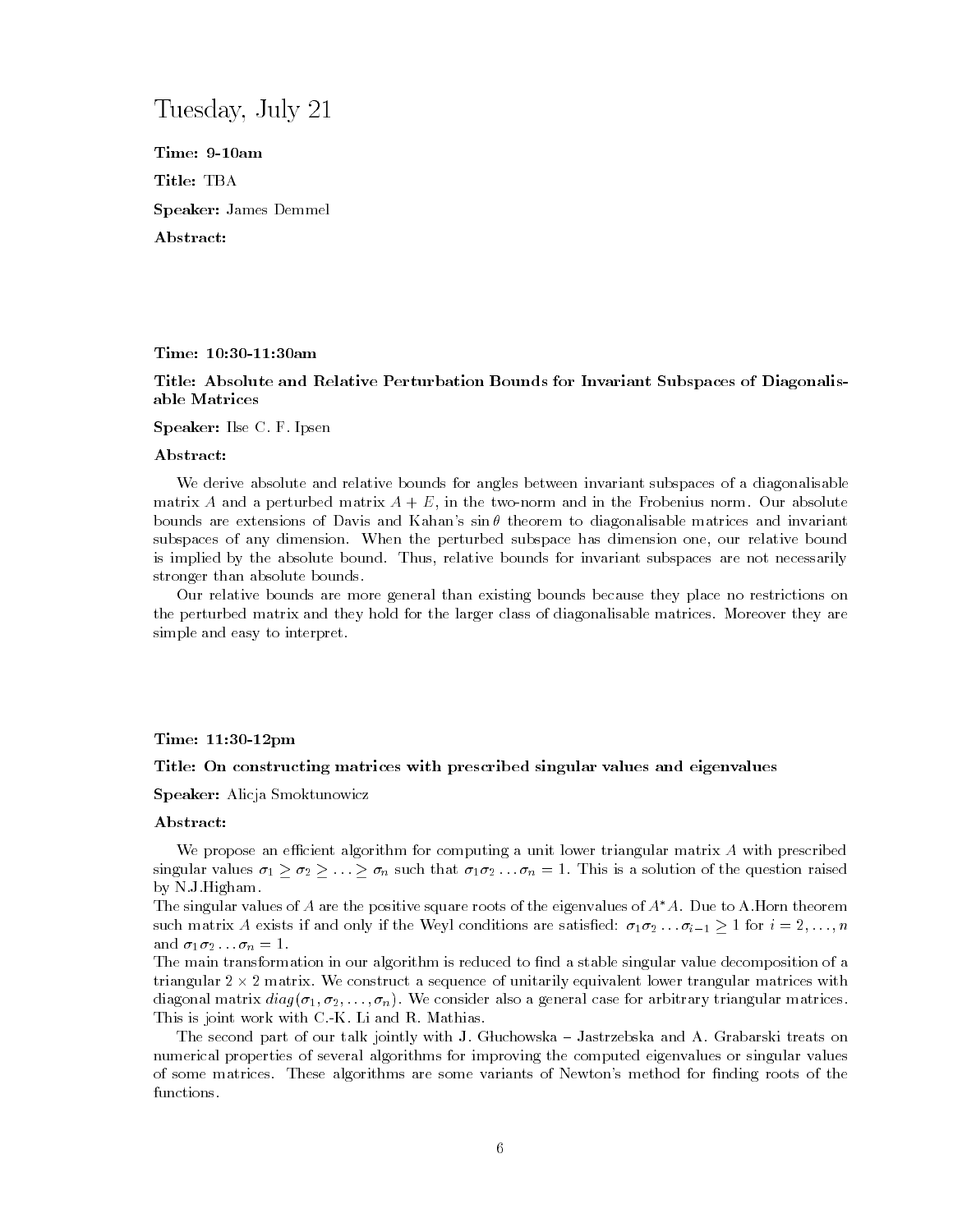#### Time: 12-12:30pm

#### Title: A Hybrid Scheme to Improve Jacobi-Davidson Method On Eigenvalue Problems

### Speaker: Yong Sun

#### Abstract:

The Jacobi-Davidson (JD) iterative method has been proposed as an efficient and parallelizable algorithm for solving various types of large eigenproblems because no matrix inversion is required. In our application of the JD method to standard linear eigenproblems, it is recognized that if the starting vector for the JD iteration is not close enough to the actual eigenvector, as is usually the case, the subspace expansion by solving the Jacobi Orthogonal Component Correction equation (JOCC) often leads to unsatisfactory convergence behavior. As an improvement, we suggest that the JD iteration be carried out only after we obtain a fairly good approximation of the desired eigenvector by some less accurate but faster algorithm, which can be some kind of Krylov subspace method. We will show some examples of such a method. The results from our implementations thus far indicate that the hybrid scheme consistently outperforms the original JD method. We expect the scheme to be readily extendable to other types of eigenproblems as well.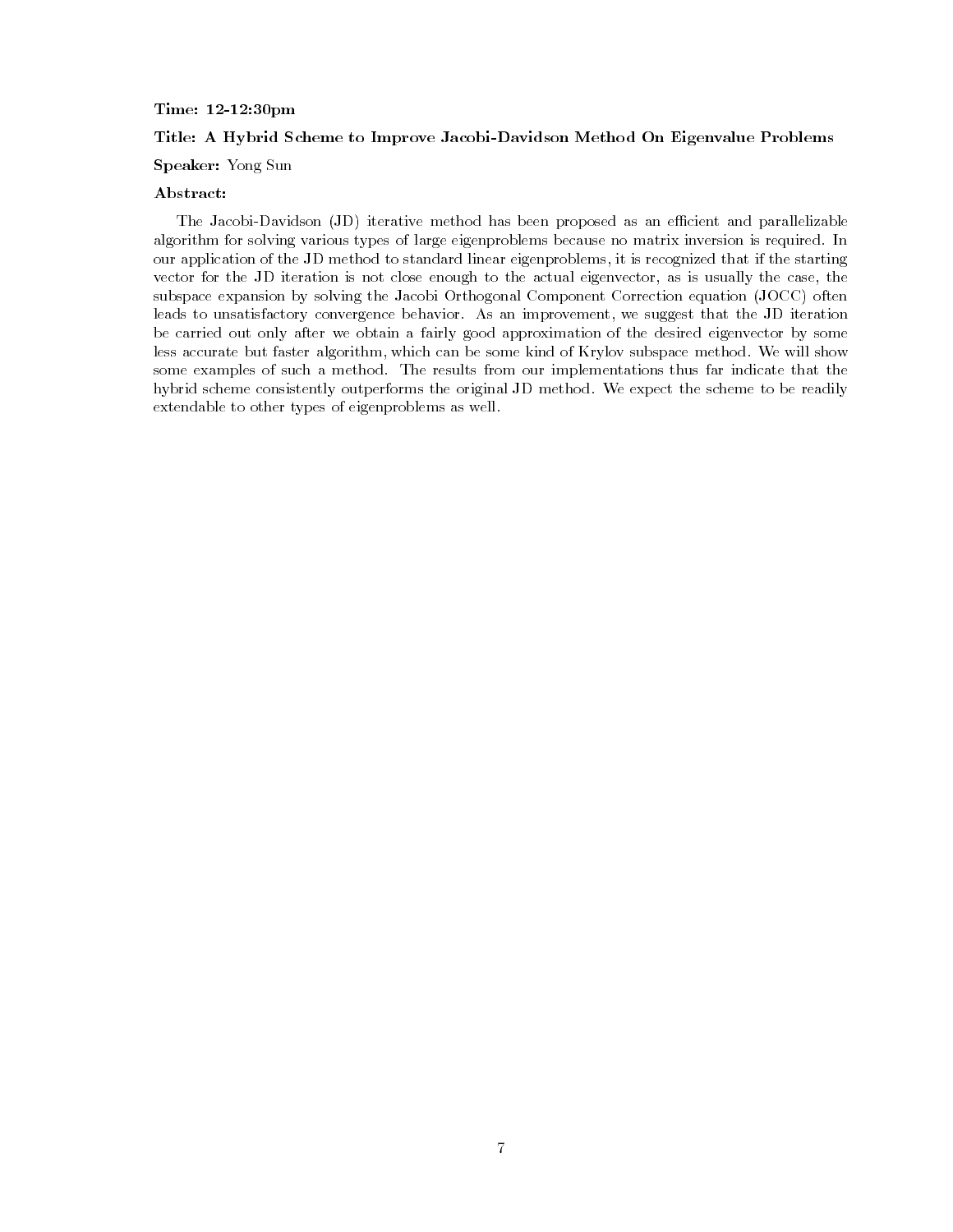### Wednesday, July 22

#### Time: 9-10am

#### Title: Accuracy for the eigensolution for indefinite Hermitian matrices.

#### Speaker: Kresimir Veselc

#### Abstract:

First results on high relative accuracy concern mostly positive definite matrices and their natural pendant - the singular value decomposition. This also covers most applications. Indefinite matrices are another world. Here too the factorized pendant exists, the so called hyperbolic singular value decomposition. This time the relation between the two is more complicated and less straightforward but nontrivial and relevant. The applications include dicretized Sturm-Liouville problems with indefinite potentials as well as quasidefinite matrices.

#### Time: 10:30-11:30am

#### Title: New Variational Characterizations for Trapping Eigenvalues

Speaker: Christopher Beattie

#### Abstract:

Eigenvalue estimates that are optimal in some sense have self-evident appeal and leave estimators with a sense of virtue and economy. Often such estimates may be viewed as natural outcomes of various variational characterizations of the original eigenvalues  $-$  the "min-max" principle being the most common example. We'll review a variety of results related to obtaining optimal bounds  $-$  some results are well-known; others are less known; and a few are new. Included in the pantheon are Ritz and harmonic Ritz values; right- and left-definite variants of Lehmann (and Kahan) bounds; and a new class of bounds that could be termed "relative Lehmann" bounds which originate from a novel variational characterization of eigenvalues. We'll see how this helps explain why the Hope Diamond is blue and why, sadly, "optimal" does not necessarily mean "good".

#### Time: 11:30-12:30pm

#### Title: Accuracy of computed eigenvalues: backward errors and pseudospectra

#### Speaker: V. Toumazou

#### Abstract:

We show that backward errors and pseudospectra combined together are useful tools to assess the validity of a computed eigenvalue.

- 1. Given a set  $\tau$  of admissible perturbations  $\Delta A$  on a matrix A and a norm on  $\tau$  (relative or absolute), the backward error  $BE(z)$  for z as a candidate eigenvalue of A, is the smallest size of perturbation  $\Delta A$  such that z is an exact eigenvalue of  $A + \Delta A$ .
- 2. The pseudospectrum associated with a backward error of level  $\varepsilon$  is  $\sigma_{\varepsilon}(A) = \{z \in C; \quad BE(z) \leq \varepsilon\}.$ It contains all the points z which are seen as eigenvalues within an accuracy tolerance of  $\varepsilon$ .

In this talk we present two practical classes of application: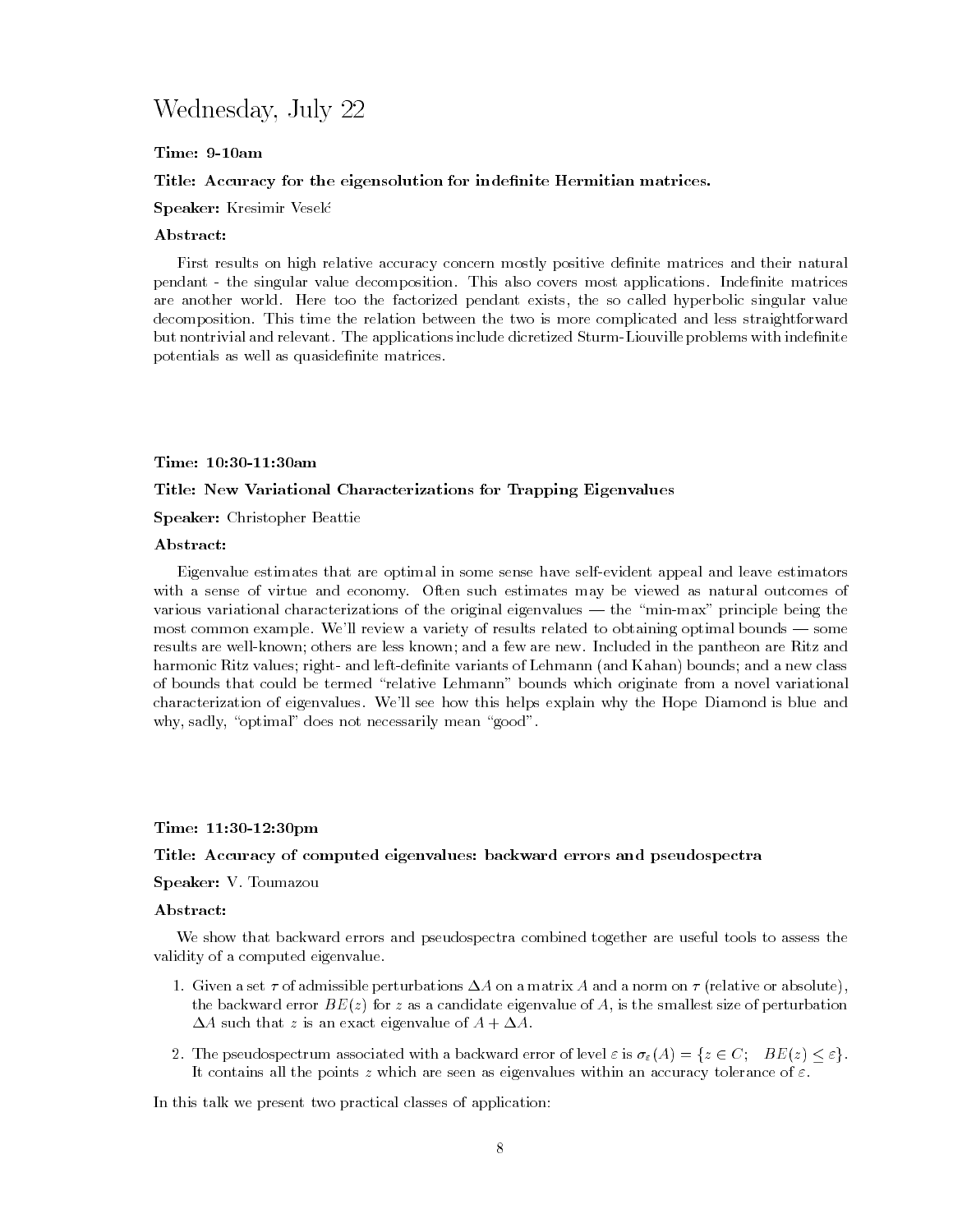- a) Given A,  $\tau$  is the set of all  $\Delta A$  with scaled norm  $\alpha ||\Delta A||$ . Therefore  $BE(z) = \alpha/||(A zI)^{-1}||$ . Often  $\alpha = 1/||A||$ .
- b) Given A and E,  $\tau$  is the set of perturbations  $\Delta A = tE$ ,  $t \in C$  with scaled norm  $|t|\beta$ . Therefore  $BE(z) = \frac{\beta}{\rho(E(A - zI)^{-1})}$ . Often  $\beta = ||E||/||A||$ .

#### Time: 2-3pm

#### Title: Inexact Symmetric Lanczos Methods for Eigenproblems with Applications

Speaker: H. Zha

#### Abstract:

At each step of the Lanczos iteration, a matrix-vector multiplication needs to be performed. Here are two possible ways that these multiplications are not computed accurately: i) the operation involves solving a large linear system, and an iterative method is used for its solution; ii) the matrix is deliberately replaced by a simpler matrix to reduce computational complexity. In either case, there is need to understand how Lanczos methods behave when the matrix-vector multiplications are computed inexactly. We develop a method based on some structured perturbation analysis of tridiagonal matrices to explain the behaviors of inexact Lanczos methods, and show how the insights can be used to control the solution accuracy in an inner-outer iteration of inexact Lanczos methods. Numerical examples from several applications will also be discussed.

#### Time: 4:30-5pm

#### Title: Accurate computation of singular values of long products of matrices

Speaker: David Stewart

#### Abstract:

The difficulty is in computing the smaller singular values of the product to high relative accuracy. A number of methods are available to compute the eigenvalues with small backward error for the product; that is, the computed eigenvalues are the exact eigenvalues of the product

$$
(A_t + E_t)(A_{t-1} + E_{t-1}) \cdots (A_2 + E_2)(A_1 + E_1).
$$

Are the relative perturbations of the singular values  $\delta\sigma_i/\sigma_i$  small? The answer is "not always"; a complete answer requires greater understanding of dynamical systems theory. However, it is often possible to obtain highly accurate singular values even when the ratio of the smallest to the largest singular values is, say,  $10^{-1000}$ .

#### Time: 5-5:30pm

#### Title: The relative error in Pruess method for Sturm-Liouville problems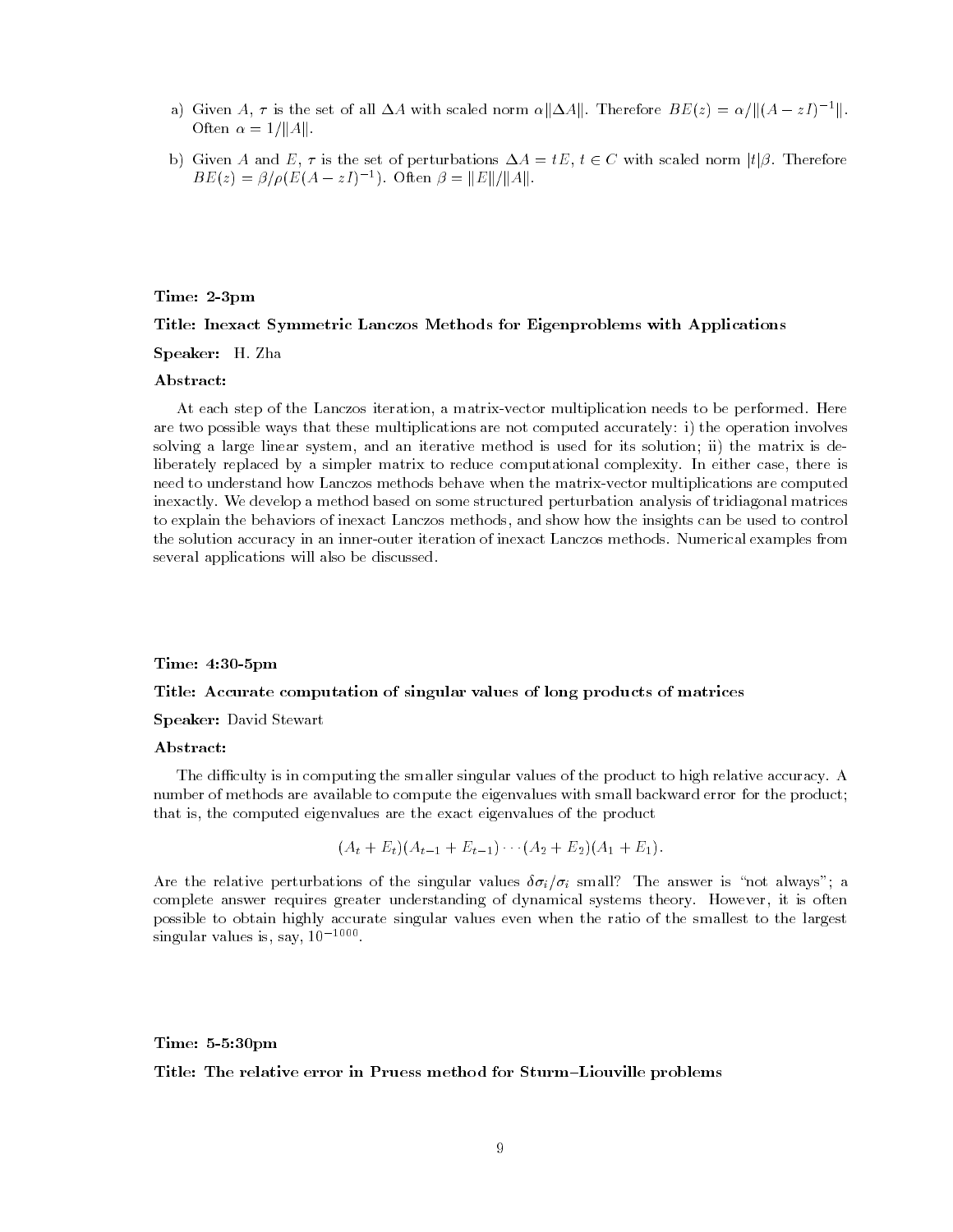#### Speaker: Przemysław Kosowski

#### Abstract:

We consider numerical methods for eigenvalue problems of Sturm-Liouville operator. We will look more closely at Pruess method as the one which gives better bounds for the errors of eigenvalues. The talk will focus on the relative spectral continuity of Sturm-Liouville operator and searching suitable approximation.

Numerical examples will be provided which show the behaviour of the relative accuracy of Pruess method.

#### Time: 5:30-6pm

#### Title: A Graphical Approach to Design a Parallel Matrix Transformation Algorithm

#### Speaker: Suely Oliveira

#### Abstract:

Lately graph theory and other data structures have played a special role in the development of algorithms for various problems in computational science. In this talk I will present a graph theoretical approach for transforming an arrowhead matrix in tridiagonal formula in a more parallelizable way. The graph theoretical approach has been used to show that certain structures maintain the accuracy of eigenvalues. The same approach can be used here.

Based on a algorithm used by Zha, we designed a new chasing algorithm for transforming arrow matrices into tridiagonal form using a graphic-theoretical approach. Although this algorithm has the same sequential computational complexity and backward error properties as the old algorithms, it is better suited for a pipelined approach. I will present the parallel algorithm for this new chasing method, and its performance results on mesh and hypercube architecures. Remarks on the accuracy of the methods will be made.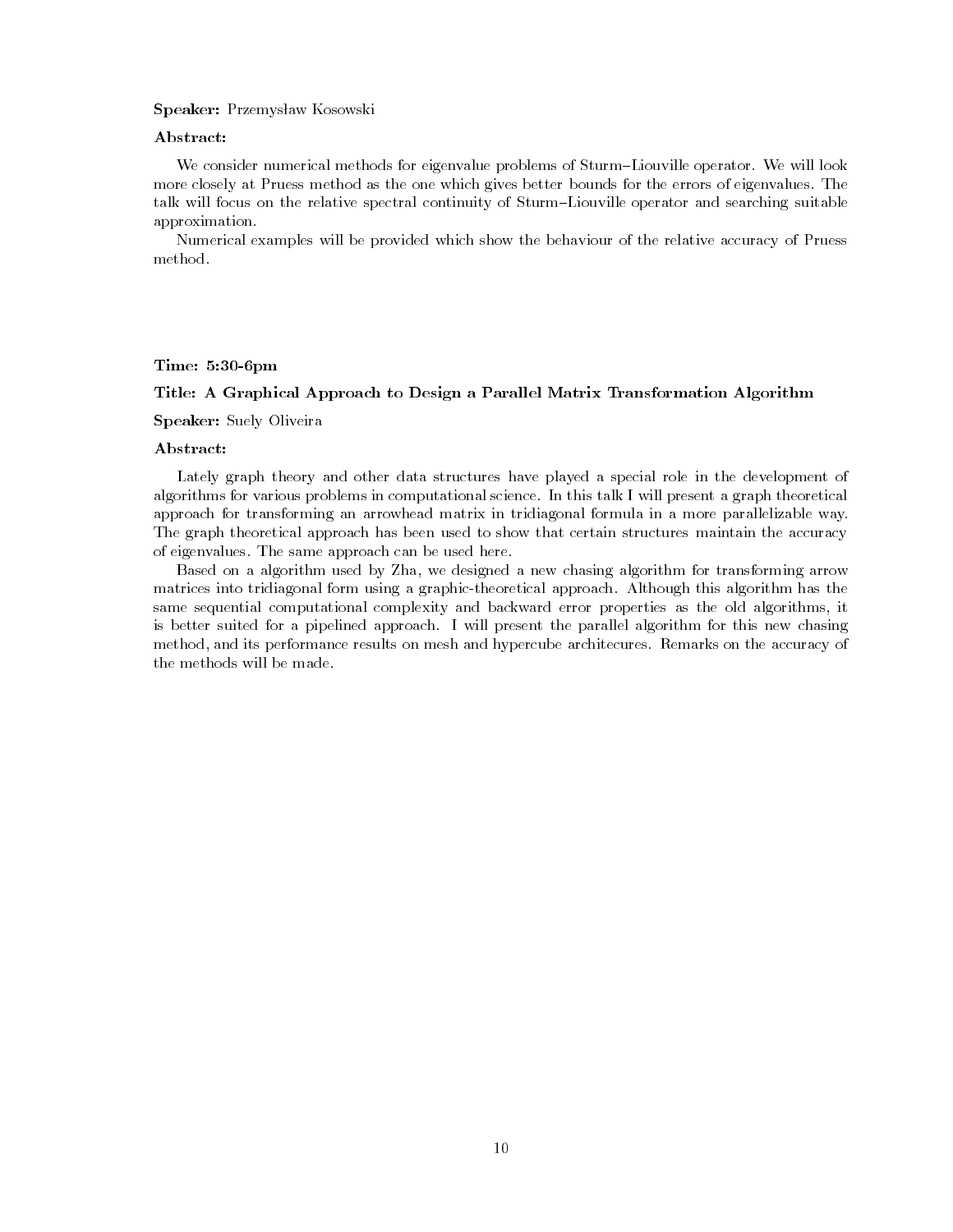### Thursday, July 23

#### Time: 9-10am

#### Title: Singular vectors as solutions of triangular systems of equations

#### Speaker: Zlatko Drmac

#### Abstract:

Let A be a triangular matrix that is well-conditioned with respect to inversion and let  $A = U \Sigma V^{\tau}$ be the SVD of  $A$ . In the floating-point Jacobi SVD algorithm we compute the decomposition

$$
\tilde{U}\tilde{\Sigma} = (A + \delta A)\hat{V},\tag{1}
$$

where  $\sigma$  is the backward error,  $U$  approximates the left singular vectors of  $A$ ,  $\omega$  approximates the  $\sin$ gular values of A and V is exact product of certain exact Jacobi rotations. The right singular vectors of A are approximated by the computed product  $\overline{V} \approx \hat{V}$  of floating-point Jacobi rotations. The question is whether or not we can restore  $\overline{V}$  or  $\hat{V}$  a posteriori, using only the matrices A,  $\hat{U}$  and  $\hat{\Sigma}$ , and the fact that  $V = A^{\tau} U \Sigma^{-1} = A^{-1} U \Sigma$ . It is known that the formula  $V = A^{\tau} U \Sigma^{-1}$  does not give satisfactory results. On the other hand, we show that the formula  $V = A^{-1}U\Sigma$  performs surprisingly well. More precisely, if v\_is the hoating=point approximation of A<sup>--</sup>  $U\Delta$ , then  $V = (I + A^{-1}\Delta A)V$ , where A<sup>--</sup>  $\Delta A$ is small if  $\|A^{-1}\cdot |A|\|_2$  is moderate. (Here the matrix absolute value is defined element-wise and  $\|\cdot\|_2$ is the spectral matrix norm.) An important feature of the derived bound is that it is invariant under row scalings of A because of a special structure of the perturbation matrices  $\delta A$  and  $\Delta A$ . We combine this technique with the Cholesky SVD of Fernando and Parlett to obtain an new implementation of the Jacobi SVD algorithm that reaches the efficiency of the bidiagonalization based QR algorithm. We also discuss some interesting details related to efficient implementation of the Jacobi SVD algorithm.

#### Time: 10:30-11am

#### Title: Weyl-type relative perturbation bounds for eigenvalues of hermitian matrices

#### Speaker: Juan M. Molera

#### Abstract:

We present a Weyl-type relative bound for eigenvalues of additive hermitian perturbations of (not necessarily definite) hermitian matrices. This bound, which was already known in the definite case, is shown to be also valid in the nondefinite case. The size of the perturbations for which the bound holds is discussed and we show that the bound cannot be valid for perturbations of arbitrary size without additional assumptions. Some connections with previous bounds in the literature are discussed, together with an interpretation of the perturbation bound in terms of matrix differential calculus, as an upper bound of a first derivative of a function of the unperturbed matrix.

Time: 11:11:30am Title: Accuracy and Orthogonality in the Restarted Lanczos Method Speaker: J. Wu. Abstract: